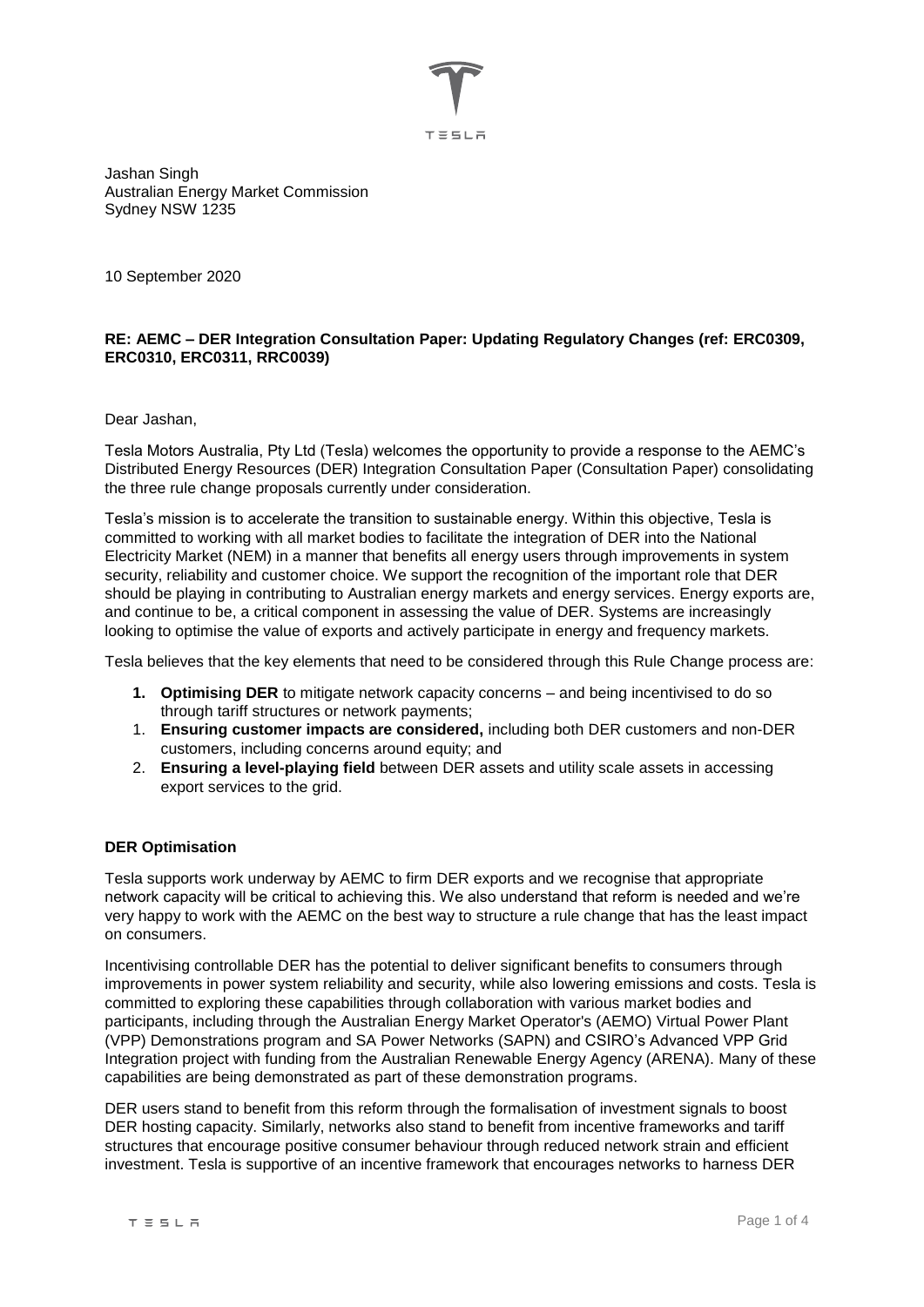resources and non-network solutions whenever possible to augment network capacity, as well as tariffs that are as cost reflective as possible to drive optimal, low-cost outcomes for all energy users.

As part of the Rule Change process, it would be good for the AEMC to articulate how this reform interacts with various other reforms currently under development, including the current South Australian Government's inverter standard requirements, AEMO's DER Standard and associated rule change, and the recent AS4777.2 draft standard – all of which are also targeting improved network capacity.

In addition it would be good to understand how this rule change will work with the Energy Security Board's (ESB) Two-Sided Markets work, the ESB's DER Integration Workplan and state specific priorities such as Western Australia's DER Roadmap regarding how the review of the incentive structures proposed in this Rule Change may interact with the development of future distribution level markets.

We broadly support the suggestion that improved cost-benefit assessments of the role and intergration of DER in the market would be beneficial. We believe this would be strengthened by data indicating the areas on low-voltage networks most at risk and how each of these interrelated priorities will improve hosting capacity and customer outcomes.

## **Customer Impacts**

It will be important for the AEMC to consider how this rule change is deployed in a way that introduces the greatest benefits for existing and future DER asset holders as well as energy consumers without their own DER.

Tesla recommends AEMC's network access and pricing review be informed by an evidence-based approach that draws on available DER field data to assess the impacts and benefits of any future tariff structures. We recognise that the devil will be in the detail in respect of the potential customer impacts of this rule change, and careful consideration should be given to ensure that the customer costs do not outweigh the benefits of any new tariff or cost structure.

Attempts to introduce cost-reflective pricing to encourage efficient price signals for investment and consumer behaviour should be balanced against the likely risk that new export charges could limit new investment in DER if not structured appropriately.

The Consultation Paper, and associated rule change requests, consider that increased DER uptake in the NEM has led to considerable cross-subsidies to those without access to DER through increased network costs. Tesla would argue that there is also evidence available to support the opposite argument. DER, particularly orchestrated DER, can create a beneficial effect for all energy users through the dampening of wholesale prices and its benefits to system reliability, emissions reduction and system security.

Research from the Victorian Energy Policy Centre has shown rooftop solar uptake in Victoria led to network price increases of 1%, relative to the 8% reduction in wholesale prices caused by rooftop solar uptake, representing a net benefit to energy users of 7%<sup>1</sup> . Insights from AEMO's VPP Demonstrations Trial have also demonstrated how orchestrated DER can respond to energy market prices, fostering increased competition in wholesale and frequency markets and potentially deferring the need for further utility scale generation assets.<sup>2</sup>

 $\overline{a}$ 1

[<sup>&#</sup>x27;Rooftop photovoltaics and electricity distributors: who wins and who loses?' Working Paper, Victorian Energy Policy](https://243b2ed8-6648-49fe-80f0-f281c11c3917.filesusr.com/ugd/cb01c4_2155920402f64e74b0f8d70ffd1bd999.pdf)  **[Centre](https://243b2ed8-6648-49fe-80f0-f281c11c3917.filesusr.com/ugd/cb01c4_2155920402f64e74b0f8d70ffd1bd999.pdf)** 

<sup>2</sup> [AEMO's VPP Demonstration Trial Knowledge Sharing Report 1](https://arena.gov.au/assets/2020/03/aemo-virtual-power-plant-demonstration-knowledge-sharing-report-1.pdf)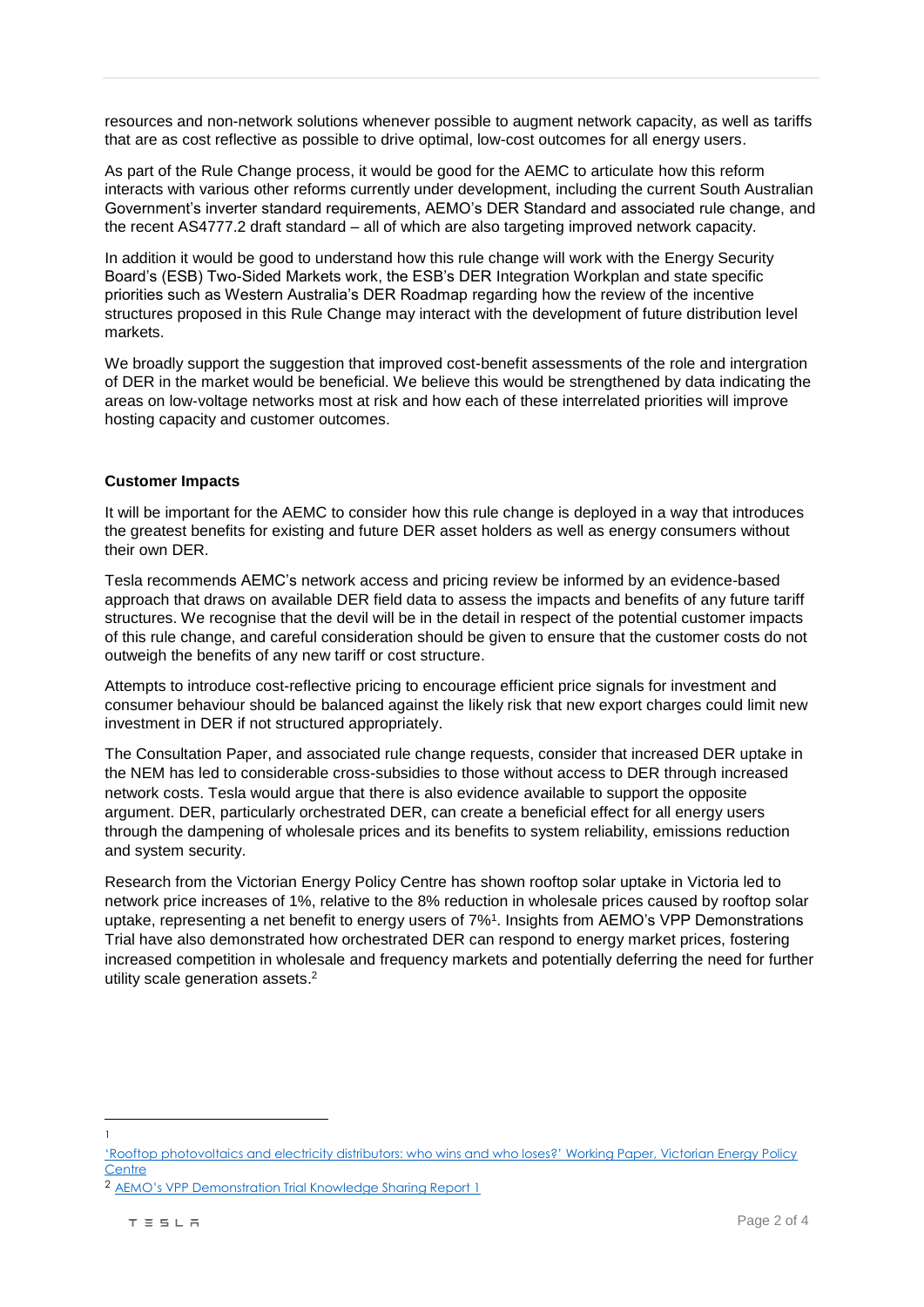

#### Energy response for SA VPP - 9-15 January 2020, behaviour over a week **Figure 5**





**Figure 3** Response of Energy Locals VPP to contingency event, 31 January 2020

**Figure 2: Example VPP FCAS response (sources: AEMO VPP Knowledge Sharing Report #2"**

Tesla is also supportive of efforts to better coordinate and plan for the integration of DER into energy markets, whether it be through the Total Environment Centre (TEC) and Australian Council of Social Service's (ACOSS) five-yearly DER integration strategy (DERIS) or a similar coordinated process. Tesla would welcome the opportunity to support the development of this strategy and would happily assist to provide field data from our fleet of batteries across the NEM to guide future DER integration planning.

Tesla does not support upfront capacity charges for export capabilities as proposed by TEC and ACOSS and noted on page four of the Consultation Paper, due to the outsized impact this will have on